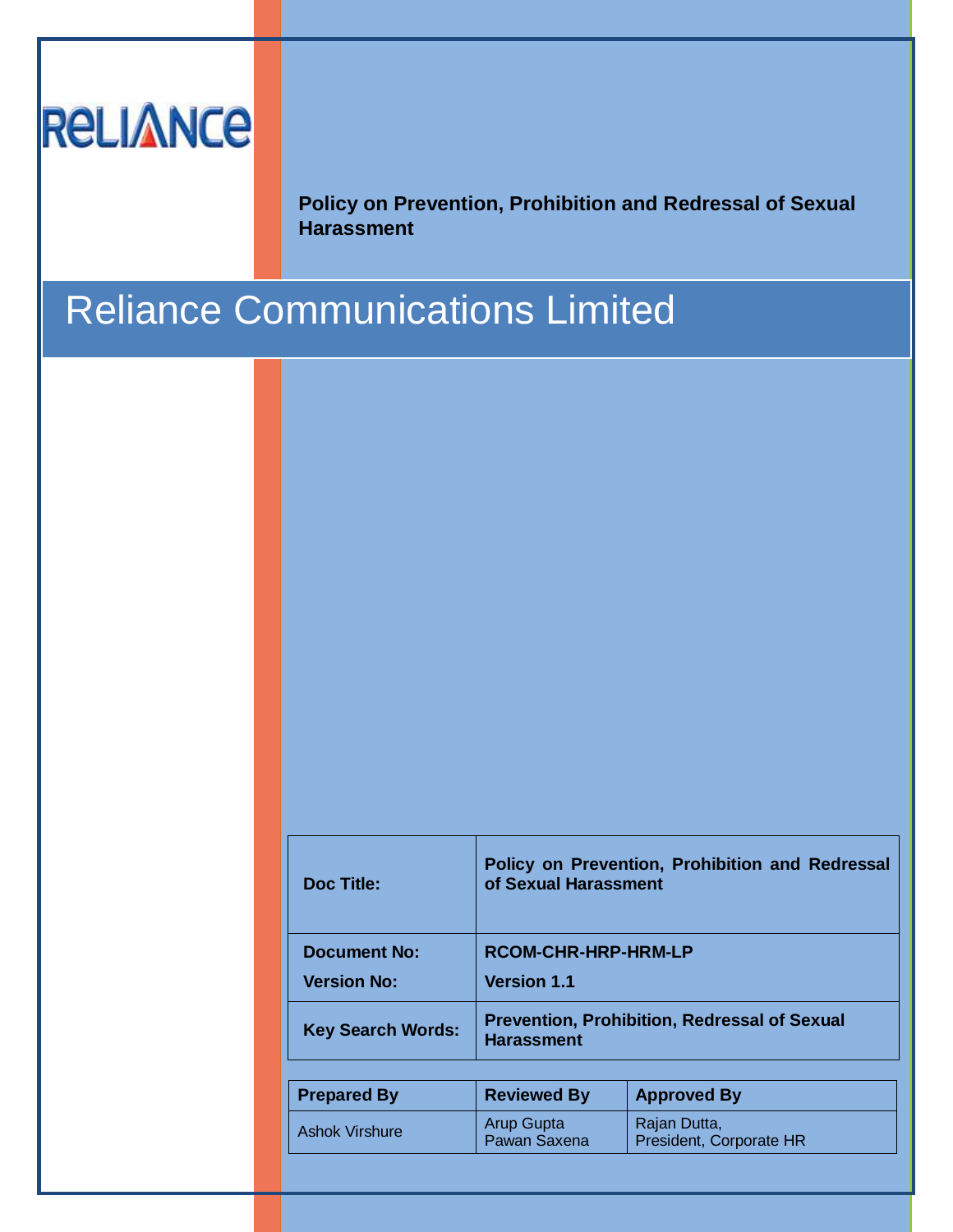Doc No: RCOM-CHR-HRP-HRM-LP Version 1.1

## **Table of Contents**

| Sr. No | <b>Content</b>                                                 | Page No |
|--------|----------------------------------------------------------------|---------|
| 1.0    | Background                                                     | 3       |
| 2.0    | Objective / Purpose                                            | 3       |
| 3.0    | Scope / Coverage                                               | 3       |
| 4.0    | <b>Definitions</b>                                             | 3       |
| 5.0    | Prevention of Sexual Harassment                                | 4       |
| 6.0    | <b>Duties of Manager</b>                                       | 5       |
| 7.0    | <b>Employee Protection Committee</b>                           | 5       |
| 8.0    | Roles and Responsibility of Employee Protection Committee      | 6       |
| 9.0    | Redressal Mechanism                                            | 7       |
| 10.0   | <b>Procedure for Enquiry</b>                                   | 8       |
| 11.0   | Confidentiality                                                | 9       |
| 12.0   | Obligation of the Management                                   | 9       |
| 13.0   | <b>Third Party Harassment</b>                                  | 9       |
| 14.0   | Punishment for false or malicious complaint and false evidence | 10      |
| 15.0   | Amendments & Interpretation                                    | 10      |
| Annex. | Circle Wise Employee Protection Committee List                 | 11      |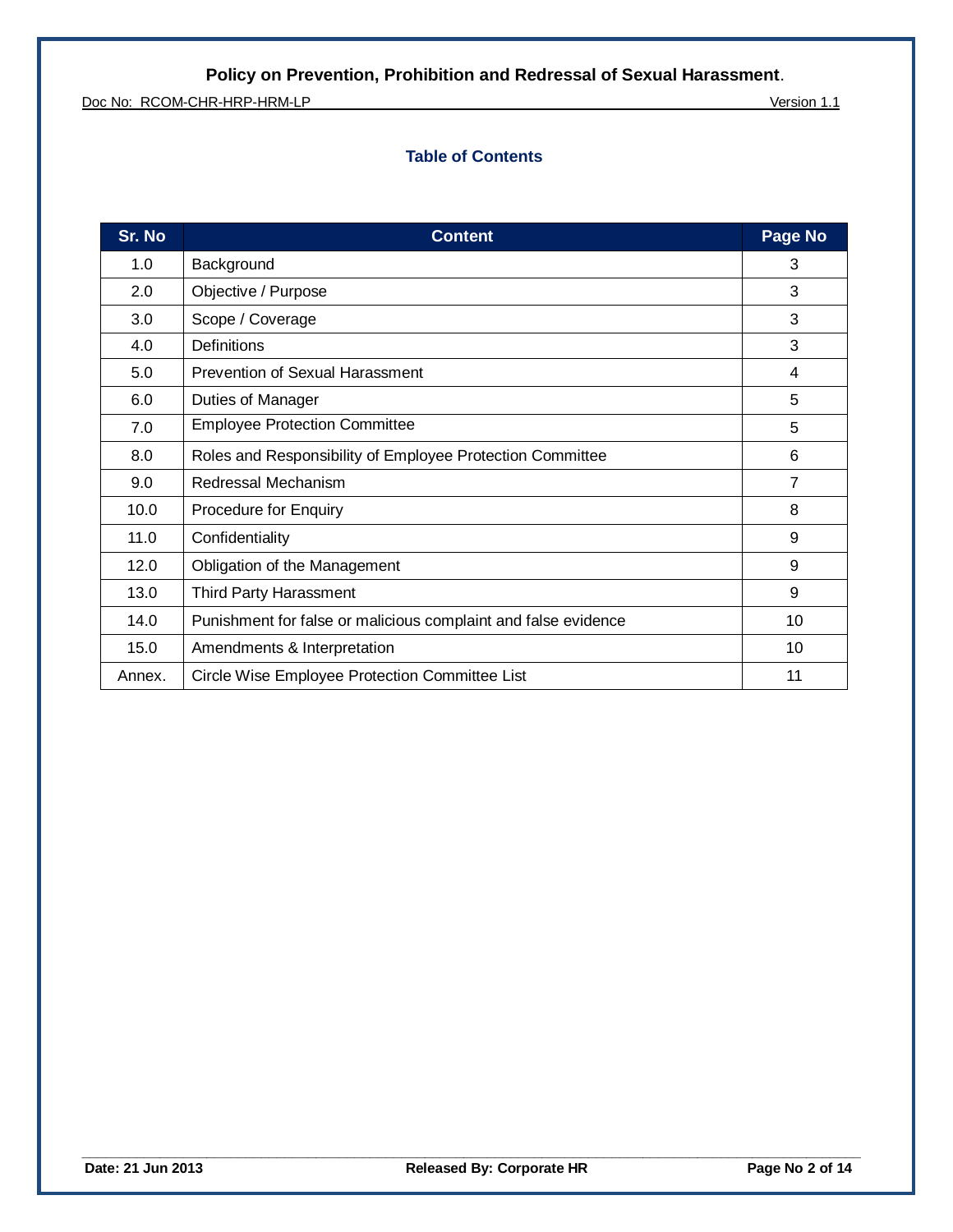Doc No: RCOM-CHR-HRP-HRM-LP Version 1.1

#### **1.0 Background:**

- 1.1 Reliance Communications Limited. (Hereinafter "The Company") is committed to create an ambience in which all employees can work together without any apprehension of sexual harassment.
- 1.2 The Company believes that all employees, including other persons who have been dealing with the Company have the right to be treated with respect and dignity. Sexual Harassment in any form is an offence and is therefore, punishable, as well.
- 1.3 Reliance Communications Limited is committed to provide a work environment free from Sexual Harassment.

#### **2.0 Objective/Purpose:**

- 2.1 No employee shall be subjected to sexual harassment at any workplace.
- 2.2 Issuing a policy statement defining and to prevent Sexual Harassment and laying down the procedures for curbing such tendencies and to provide for punishment to and prosecution of wrong doers.
- 2.3 Addressing issues related to Sexual Harassment promptly, confidentially and sensitively.
- 2.4 To ensure compliance with the Reliance Code of Conduct:

[http://www.rcom.co.in/Rcom/aboutus/overview/overview\\_coc.html](http://www.rcom.co.in/Rcom/aboutus/overview/overview_coc.html)

#### **3.0 Scope/Coverage:**

- 3.1 All the employees of Business / Function / Circle Entities operating under RCOM, its subsidiaries and Associate Companies, are covered under this policy.
- 3.2 The Policy is not in derogation of any other legal rights of the affected employees.

## **4.0 Definitions:**

- 4.1 "Sexual Harassment" includes any one or more of the following unwelcome acts or behavior (whether directly or by implication) namely :-
	- 4.1.1 Physical contacts and advances; or
	- 4.1.2 A demand or request for sexual favours; or
	- 4.1.3 Making sexually colored remarks; or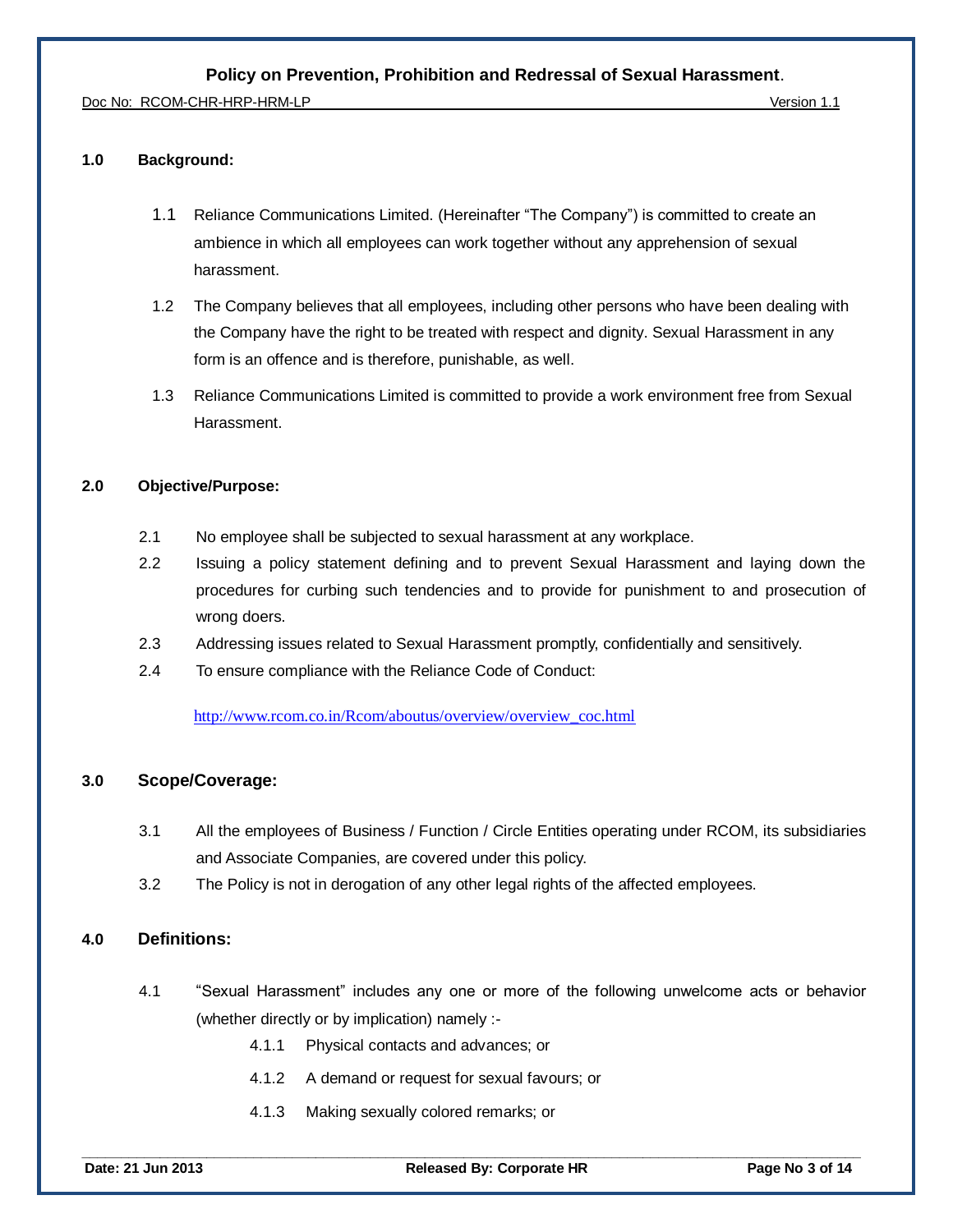Doc No: RCOM-CHR-HRP-HRM-LP Version 1.1

- 4.1.4 Showing pornography; or
- 4.1.5 Any other unwelcome physical, verbal or non-verbal conduct of sexual nature.
- 4.1.6 Physical and/or verbal or non-verbal or conduct, such as loaded comments, remarks or jokes, letters, phone calls, SMS or emails, gestures
- 4.1.7 When any employee uses with a sexual purpose, the body or any part of it or any object as extension of body in relation to another person without his/her consent or against his/her will, such conduct shall amount to sexual assault.
- 4.1.8 Abetment to any or all of the above
- 4.2 Employee: For the purposes of this Policy shall means a person employed at a workplace for any work on regular, temporary, ad hoc or daily wage basis, either directly or through an agent, including a contractor, with or, without the knowledge of the management, whether for remuneration or not, or working on a voluntary basis or otherwise, whether the terms of employment are express or implied and includes a co-worker, a contract worker, probationer, trainee, apprentice or called by any other such name.
- 4.3 "Manager":- means any person responsible for the management, supervision and control of the workplace including the HR Manager, Regional Head, Circle Head, Head of any Business, Entity or Function.
- 4.4 " Workplace" shall mean to include any place where the employee works or visits during the course of employment and such place being under the control of the Company, including Hotel, Guest House, etc. where the employee is required to stay during the course of employment and transportation provided by the employer for undertaking journey;
- 4.5 **Employee Protection Committee (EPC) –** Committee constituted under clause 7 of this Policy.

#### **5.0 Prevention of sexual harassment.**

- 5.1 The following circumstances, among other circumstances, if occur or present in relation to or connected with any act or behavior of sexual harassment may amount to sexual harassment: -
	- 5.1.1 Implied or explicit promise of preferential treatment in her employment ; or
	- 5.1.2 Implied or explicit threat of detrimental treatment in her employment; or
	- 5.1.3 Implied or explicit threat about her present or future employment status; or
	- 5.1.4 Interference with her work or creating an intimidating or offensive or hostile work environment for her ; or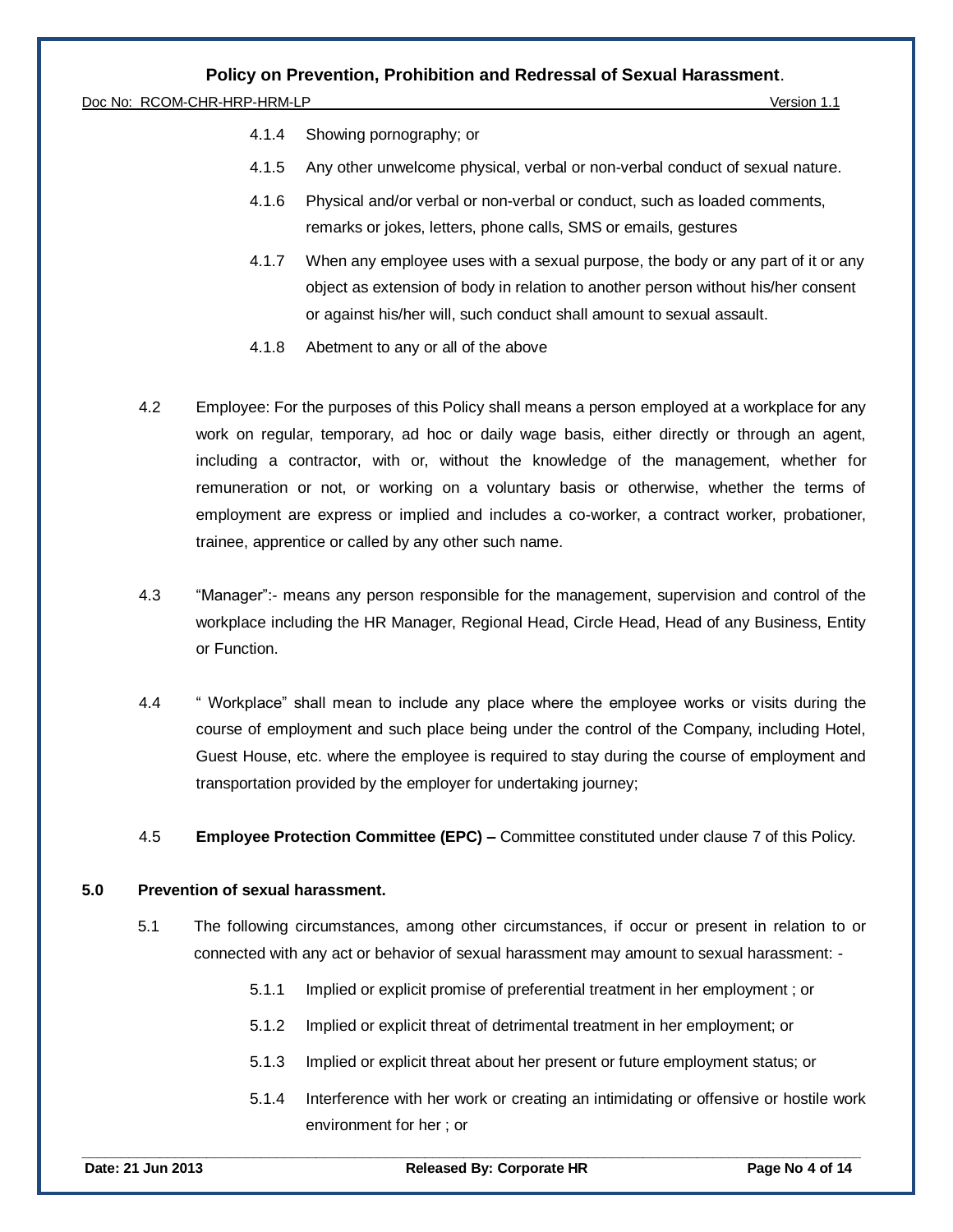Doc No: RCOM-CHR-HRP-HRM-LP Version 1.1

5.1.5 Humiliating treatment likely to affect her health or safety.

#### **6.0 Duties of Manager.**

- 6.1 Provide safe working environment at the workplace which shall include safety from the persons coming into the contact at the workplace;
- 6.2 Display at any conspicuous place in the workplace, the penal consequences of sexual harassments; and the order constituting, the Employee Protection Committee
- 6.3 HR Managers will organize workshops and awareness programs at regular intervals for sensitizing the employees with the provisions of the Act and orientation programs for the members of the Employee Protection Committee
- 6.4 Provide necessary facilities to the Employee Protection Committee as the case may be, for dealing with the complaint and conducting an inquiry;
- 6.5 Assist in securing the attendance of respondent and witnesses before the Employee Protection Committee, as the case may be.
- 6.6 Make available such information to the Employee Protection Committee, as the case may be, as it may require having regard to the complaint made.
- 6.7 Provide assistance to the female employee if she so chooses to file a complaint in relation to the offence under The Indian Penal Code or any other law for the time being in force.
- 6.8 Cause to initiate action, under the Indian Penal Code or any other law for the time being in force, against the wrong doer, irrespective of whether the perpetrator is not an employee or not.
- 6.9 Treat sexual harassment as misconduct under the service rules and initiate action for such misconduct.
- 6.10 Monitor the timely submission of reports by the Employee Protection Committee.

#### **7.0 Employee Protection Committee (EPC):**

- 7.1 A committee to redress complaints of Sexual Harassment in nature shall be created at the Corporate Level called "Employee Protection Committee".
- 7.2 The "Employee Protection Committee" shall have the following composition: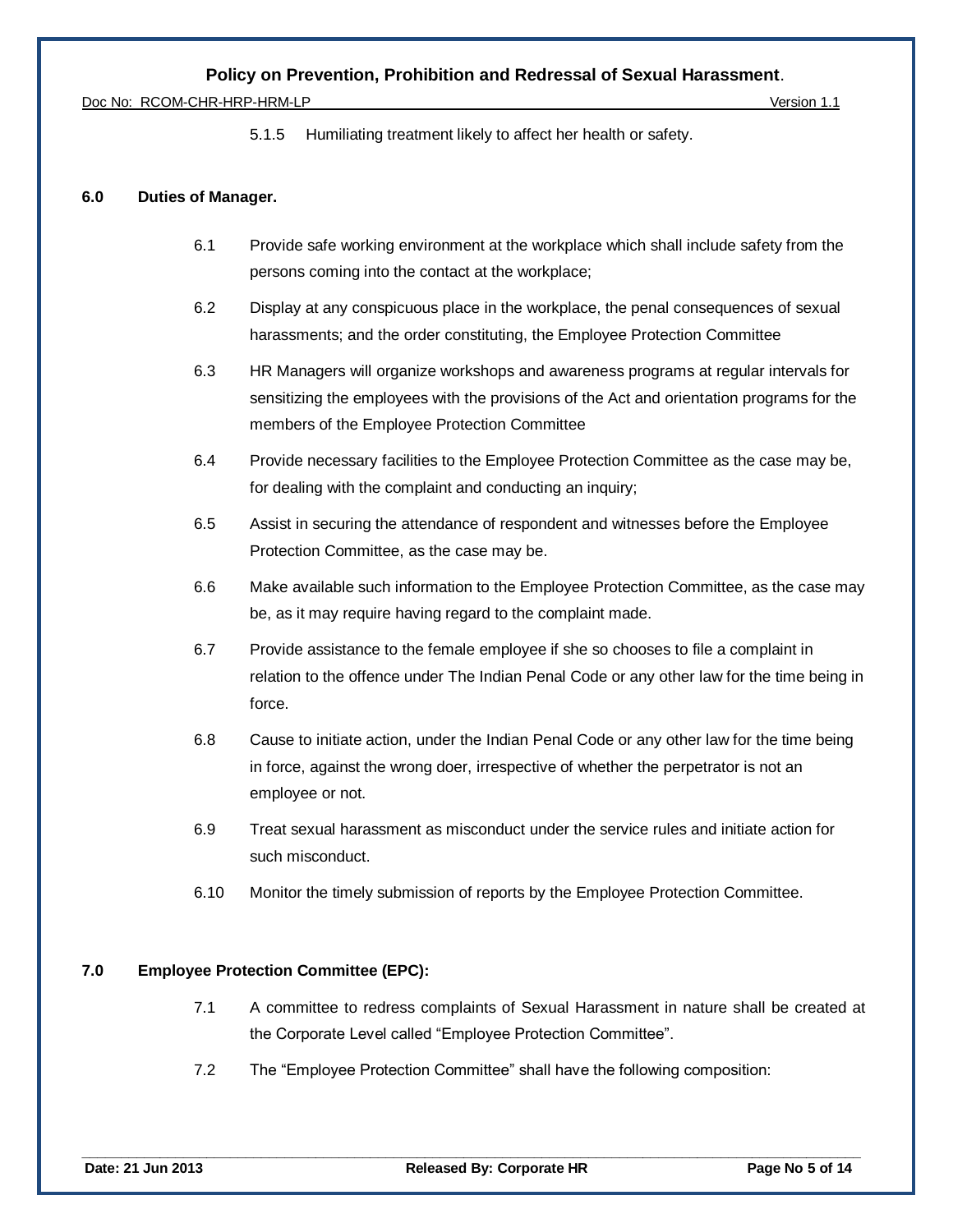Doc No: RCOM-CHR-HRP-HRM-LP Version 1.1

- 7.2.1 Chairperson, from amongst employees, who shall be a senior level woman. In case a senior level woman employee is not available, the Chairperson shall be appointed from a sister organization or a non-governmental organization;
- 7.2.2 Not less than two members from amongst employees committed to the cause of women or who have had experience in social work, or have legal knowledge;
- 7.2.3 One member from amongst such nongovernmental organizations or associations committed to the cause of women, or person familiar with the issues of sexual harassment.
- 7.2.4 Provided that at least fifty per cent of the members so nominated shall be women.

#### **8.0 Role and Responsibilities of Employee Protection Committee**

- 8.1 The Committee shall have the power to
	- 8.1.1 Summon and enforce attendance of any person and examine him/her;
	- 8.1.2 Require the discovery and production of documents; and
	- 8.1.3 Any other power as prescribed.
- 8.2 The Committee may direct such person to produce such documents/ information by serving a notice in writing, summoning the person, or calling for such documents or information at such place and within such time as may be specified
- 8.3 Where any relevant document or information is recorded or stored by means of a mechanical, electronic or other device, the Committee shall have the power to direct that the same be produced, or that a clear reproduction in writing of the same be produced.
- 8.4 Upon production of documents/ information called for by it, the Committee shall have the power to (i) make copies of such documents / information or extracts there from; or (ii) retain such documents/ information for such period as may be deemed necessary for purposes of the proceedings before it.
- 8.5 The Committee shall have the right to put questions to witness, seek clarification of documents and/or other material available on record.
- 8.6 The Committee shall have the power to issue interim directions to any employee participating in the proceedings before it.
- 8.7 The Committee shall have the power to recommend the action to be taken against any person found guilty of (a) sexually harassing the complainant; (b) retaliating against/ victimizing the complainant or any other person before it; and (c) making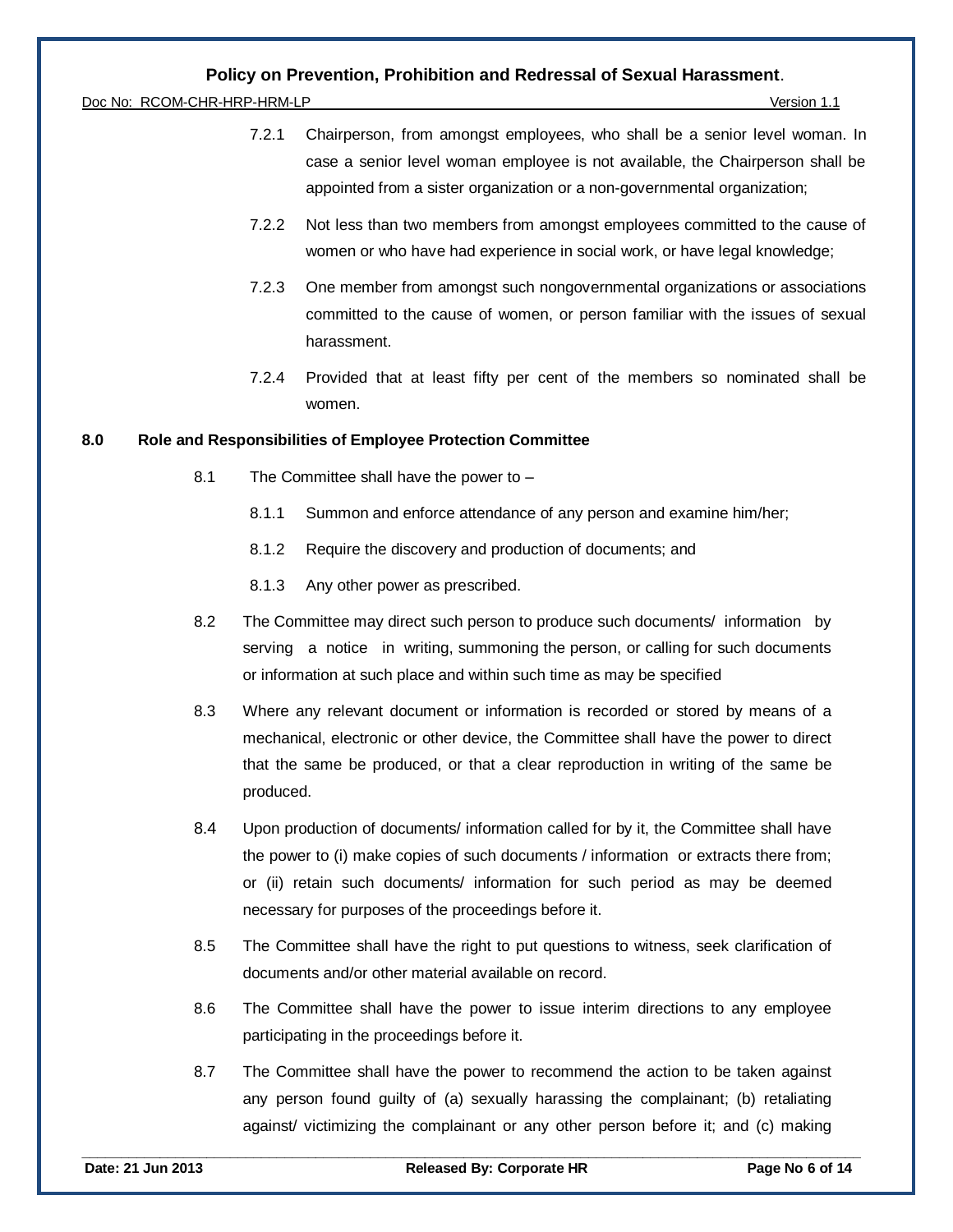#### Doc No: RCOM-CHR-HRP-HRM-LP Version 1.1

false charges of sexual harassment against the accused person; (d) giving false evidence during enquiry into the allegations of sexual harassment; and (e) forging documents to substantiate a false charge or support a false defense.

#### **9.0 Redressal Mechanism:**

- 9.1 Any employee / Third Party ("Complainant) may lodge a complaint of Sexual Harassment ("Complaint") against an Employee(s) ("Respondent") or vice Versa, with any of the members of the EPC at the earliest point of time and in any case preferably within 90 days from the date of occurrence of the alleged incident. If the Complainant feels that she/he cannot disclose her/his identity for any particular reason with the EPC members, she/he can address the complaint to the President-Corporate Human Resources.
- 9.2 Such a Complaint may be oral or in writing, oral complaint to be formally recorded in writing thereafter and to be signed on every page, at the foot of the page, by the complainant.
- 9.3 The Committee shall hold a meeting with the Complainant latest within a period of 15 (fifteen) days within the receipt of the complaint and advance intimation shall be given to the Complainant of the same.
- 9.4 At the first meeting of the EPC, the Complainant shall be heard and her/ his statement recorded (Statement of Allegation). The Complainant can produce corroborative material with a documentary material, etc., to substantiate his / her complaint.
- 9.5 Thereafter, the Respondent shall be called to a meeting by the EPC and shall be informed of the Complaint and an opportunity shall be given to the Respondent to give an explanation, where after, an "Enquiry" shall be conducted.
- 9.6 In the event the complaint does not fall under the purview of Sexual Harassment / the Complaint on the face of it does not disclose an offence of Sexual Harassment, the EPC may drop the complaint after recording the reason/s thereof.
- 9.7 In case the complaint registered by the Complainant is found to be false at any stage, the complainant shall be liable for appropriate action as per the service rules of the company.
- 9.8 Each complaint shall be resolved within a period of 3 months (unless there is genuine reason for extension) from the complaint and communicated to the parties involved.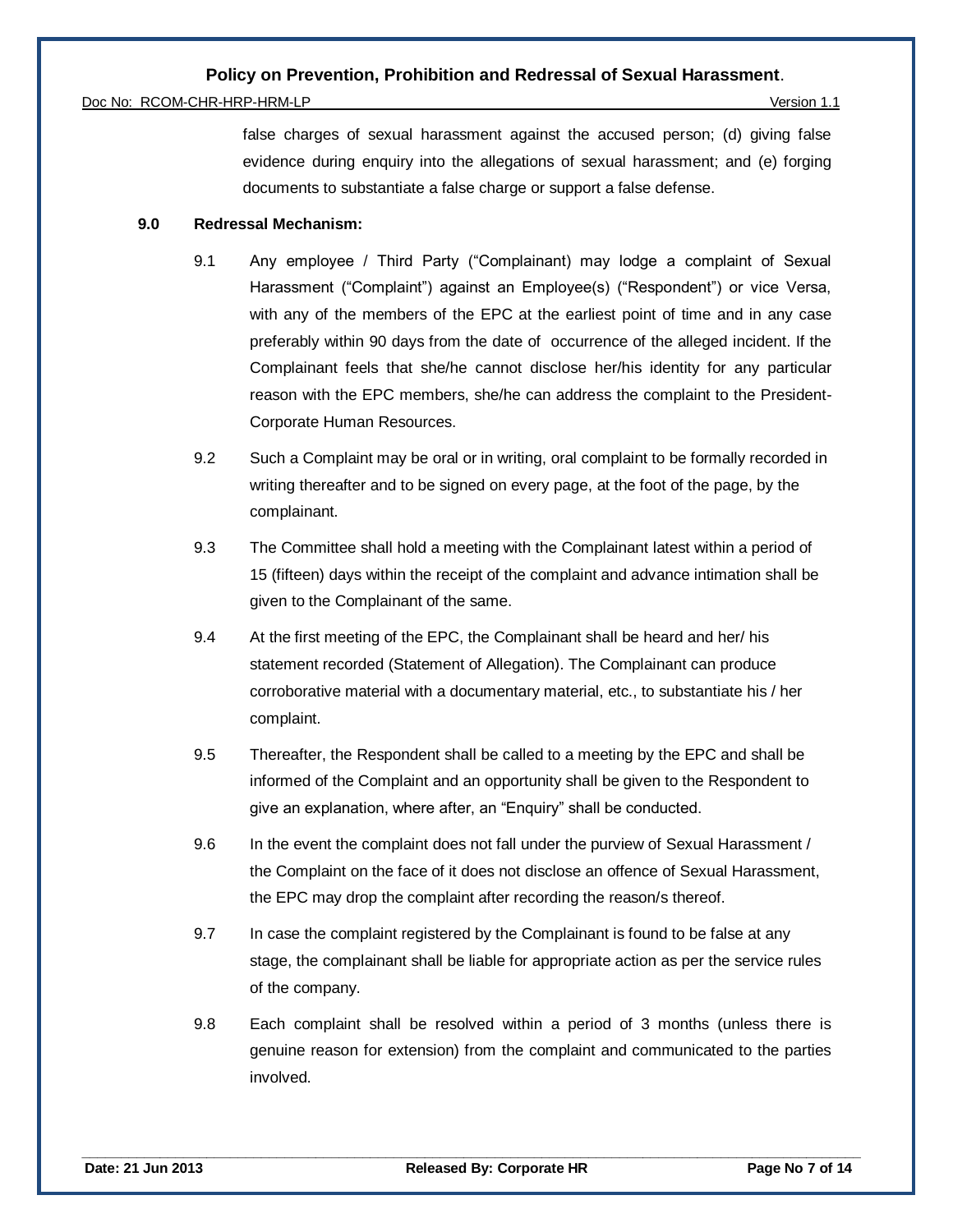Doc No: RCOM-CHR-HRP-HRM-LP Version 1.1

#### **10.0 Procedure for Enquiry**

- 10.1 The quorum for the EPC will be at least 3 members.
- 10.2 The EPC shall record all the proceedings of the Enquiry and all members present in the meeting, shall endorse the same in token of authenticity thereof, a copy of which will be provided to the parties.
- 10.3 The Employee Protection Committee shall hand over the Statement of Allegation to the alleged wrong doer (Respondent) and give an opportunity to the Respondent to submit a written explanation if she / he so desires within 7 days of receipt of the same.
- 10.4 The Complainant shall be provided with a copy of the written explanation submitted by the Respondent.
- 10.5 If the Complainant or the Respondent desire to produce and examine any witness, they shall communicate in writing to the Employee Protection Committee the names of witness/es that they propose to examine.
- 10.6 If the Complainant/ Respondent, desires to tender any documents/corroborative material by way of evidence before the Employee Protection Committee, she / he shall supply true copies of such documents/ corroborative material to the Employee Protection Committee. Similarly, if the Respondent desires to tender any documents/ corroborative material in evidence before the Committee he / she shall supply true copies of such documents/ corroborative material to the Employee Protection Committee and shall affix his / her signature on the same to certify it to be a true copy.
- 10.7 The Employee Protection Committee shall provide fair and reasonable opportunity to the Complainant and to the Respondent, for putting forward and defending their respective case.
- 10.8 As far as possible, the Enquiry shall be conducted in the presence of both the Complainant and the Respondent.
- 10.9 That the EPC may conduct the Enquiry Ex-parte or dismiss the complaint as the case may be in the absence of any one or both the parties. However, on sufficient cause being shown for non-appearance by the defaulting party, the EPC may restore the enquiry. Such cause shall be shown without any unreasonable delay but not later than 15 days of such Ex-parte order.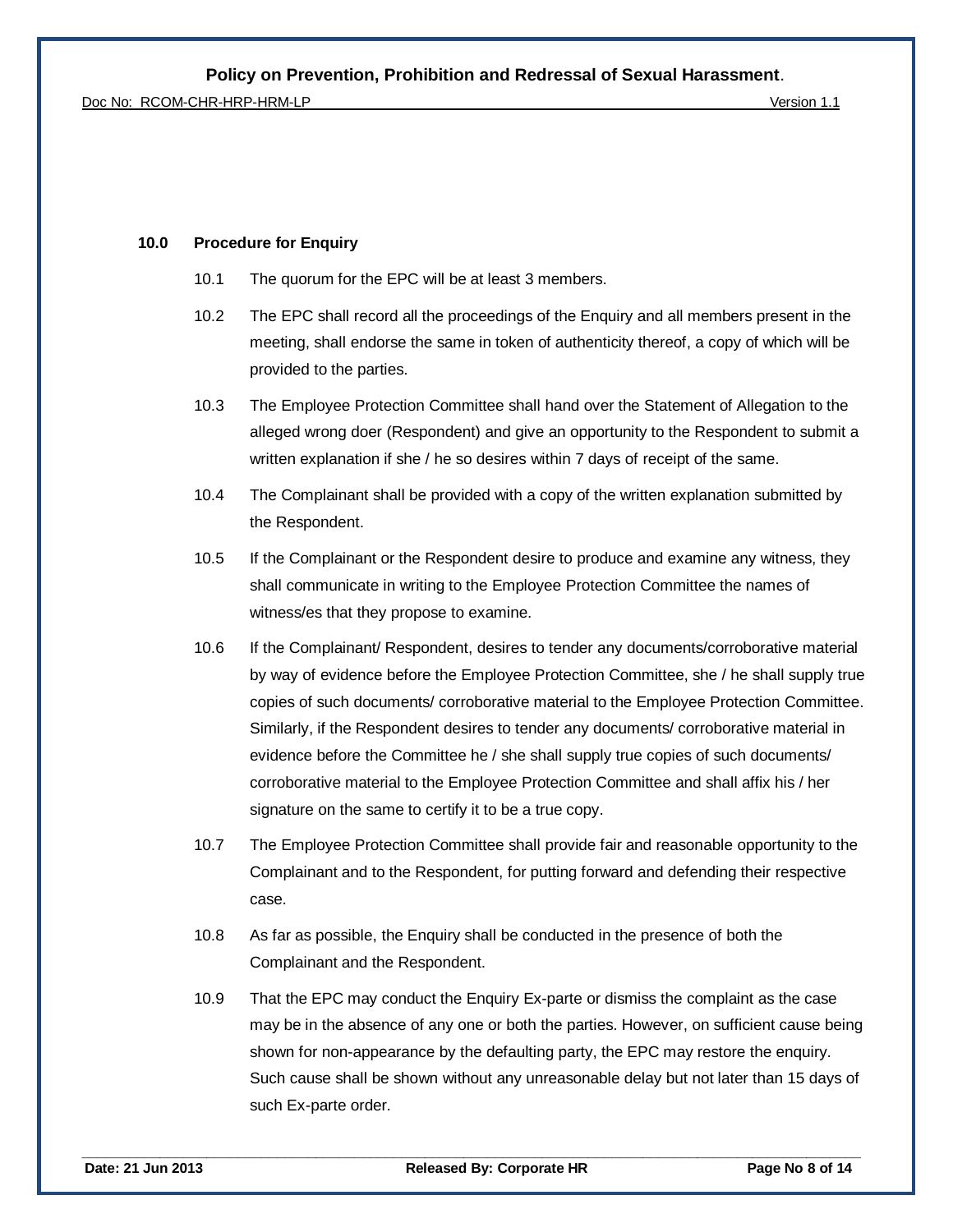#### Doc No: RCOM-CHR-HRP-HRM-LP Version 1.1

- 10.10 If, in the course of the proceedings before it, the Committee is satisfied that a prima facie case of sexual harassment is made out against the accused employee(s) and that there is any chance of the recurrence of any such action, or that it is required to do so in the interests of justice, it may, on the request of the complainant or otherwise, direct the transfer of such employee(s) from their present position, or even their suspension, pending the inquiry. Such decision shall be binding on the parties and shall be immediately implemented by the HR Department.
- 10.11 During the course of enquiry, if the Chairman of the Employee Protection Committee approves, the Complainant and/or the Respondent may be allowed assistance of a colleague (not a lawyer) from the same location.
- 10.12 The EPC shall conduct the enquiry in accordance with the principles of Natural Justice and submit a report to HR Manager with its recommendations, if any.
- 10.13 The HR Manager thereafter shall impose punishment which shall not be excessive. That after the submission of report by EPC no further disciplinary enquiry will be required before imposition of the punishment.

#### **11.0 Confidentiality**

- 11.1 All proceedings, including the statements and other material adduced as evidence before the Committee shall be strictly confidential. The Committee shall take all steps to ensure that the parties before it and their representatives shall maintain strict confidentiality in all respects.
- 11.2 Divulgence of information by way of any direct or indirect sharing of such information with persons not directly related to the complaint without good reason can result in disciplinary action against the concerned committee member.

#### **12.0 Obligation of the Management**

12.1 The Management of the Company shall provide all necessary assistance for the purpose of ensuring full, effective and speedy implementation of this policy.

#### **13.0 Third Party Harassment**

13.1 Where sexual harassment occurs as a result of an act or omission by any third party or an outsider, the company shall take all steps necessary and reasonable to assist the affected persons in terms of support and preventive action.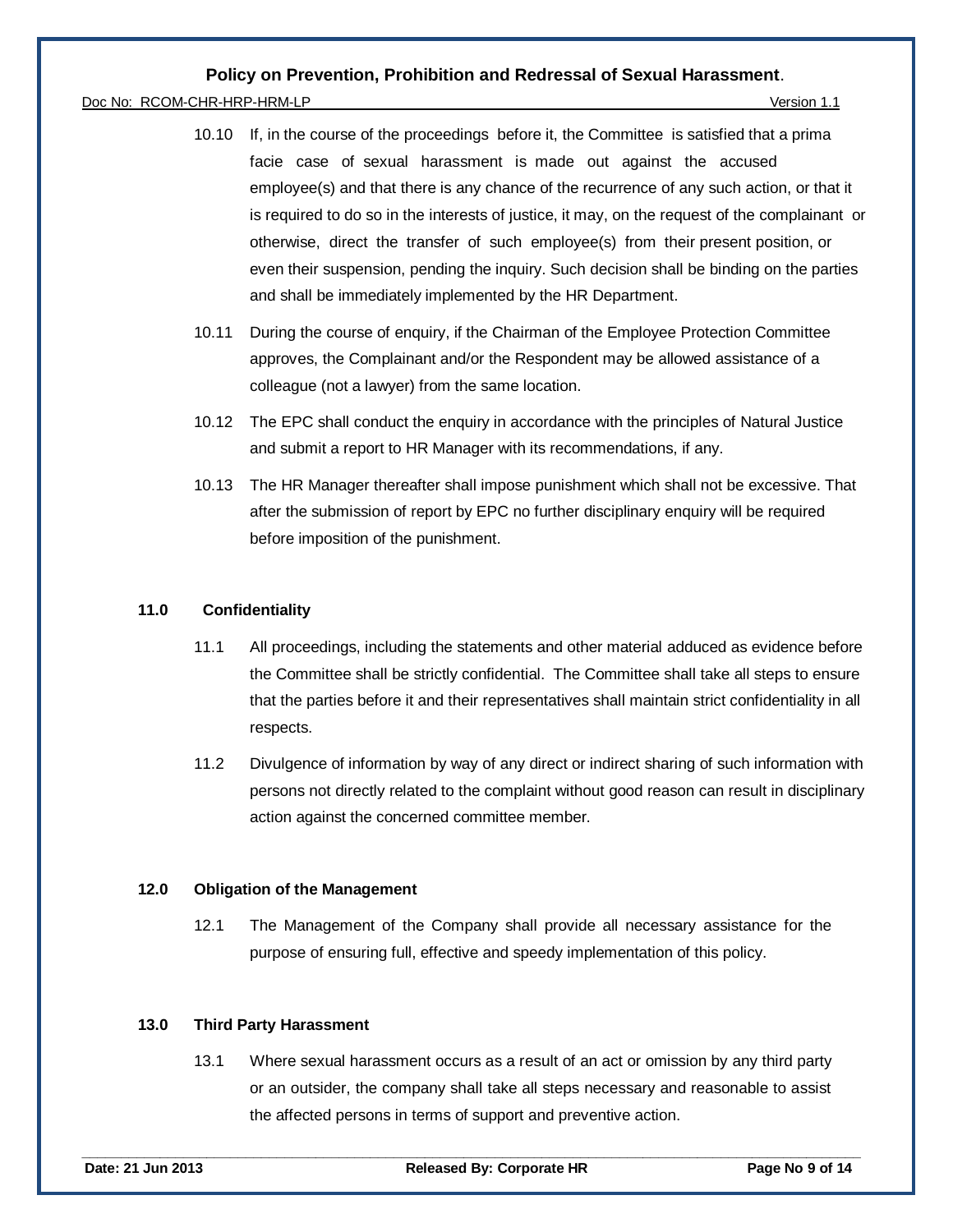#### **14.0 Punishment for false or malicious complaint and false evidence.**

14.1 Where the Employee Protection Committee, as the case may be, arrives at a conclusion that the complaint against the Respondent is malicious or the aggrieved woman employee or any other person making the complaint has made the complaint knowing it to be false or the aggrieved woman or any other person making the complaint has produced any forged or misleading document, it may recommend to the employer, as the case may be, to take action against such woman employee or any other person who has made complaint in accordance with the provisions of the service rules applicable to her or him or where no such service rules exist, in such manner as may be prescribed by President- Corporate Human Resources:-

Provided that a mere inability to substantiate a complaint or provide adequate proof should not attract action against the complainant.

#### **15.0 Amendments & Interpretation**

- 15.1 This policy is subject to modification, amendment and alterations, in part or whole, by the Management without assigning any reasons or without giving any prior intimation.
- 15.2 This Policy is subject to any law for the time being in force relating to Sexual Harassment at Work-place.
	- 15.2.1 Singular shall also mean plural and vice versa
	- 15.2.2 Feminine gender shall also mean masculine gender and vice

Versa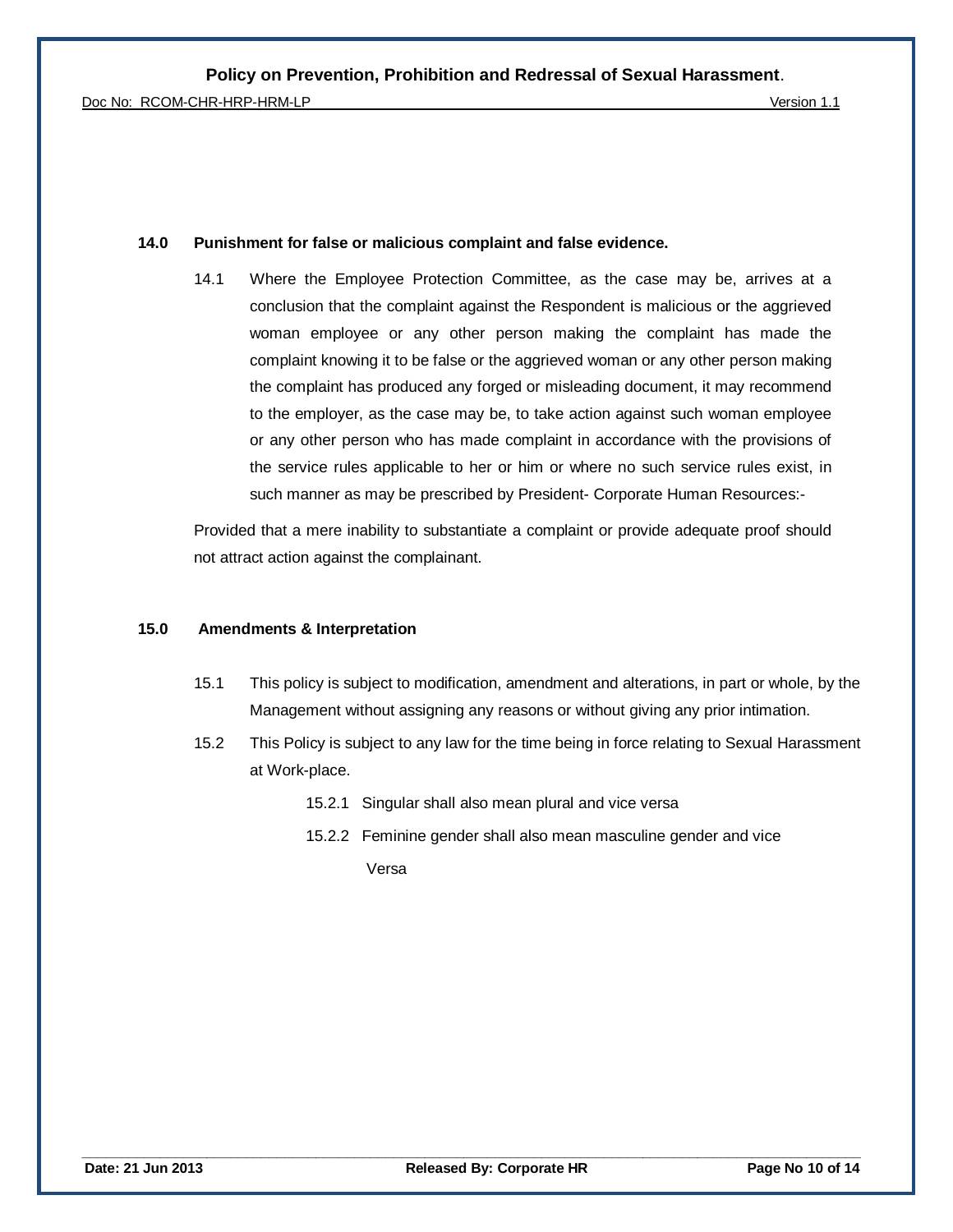Doc No: RCOM-CHR-HRP-HRM-LP Version 1.1

|                              | <b>Employee Protection Committee List - AP Circle</b> |                  |                                                          |                                                       |                             |                                       |  |  |
|------------------------------|-------------------------------------------------------|------------------|----------------------------------------------------------|-------------------------------------------------------|-----------------------------|---------------------------------------|--|--|
| S<br>r                       | <b>EC No</b>                                          | <b>Circle</b>    | <b>Name of the</b><br><b>Employee</b>                    | <b>Department</b>                                     | <b>Business</b>             | <b>Email Id</b>                       |  |  |
| 1                            | 20000751                                              | AP               | Sheeba Sahni                                             | AP &WB<br>Hub - Head                                  | Enterprise                  | Sheeba.Sahni@relianceada.com          |  |  |
| $\overline{2}$               | 20042864                                              | AP               | Nisha Suri                                               | Channel<br>Sales Head                                 | Enterprise                  | Nisha.Suri@relianceada.com            |  |  |
| 3                            | 20047078                                              | AP               | Seema Kankani                                            | Marketing<br>Head                                     | <b>Wireless</b>             | Seema.kankani@relianceada.com         |  |  |
| $\overline{4}$               | 20048931                                              | AP               | Tara Padmaja                                             | $\overline{c}$                                        | Wireless                    | Tara.Padmaja@relianceada.com          |  |  |
| 5                            | 35029572                                              | AP               | Hymavathi<br>Vallu                                       | <b>CRM</b>                                            | Enterprise                  | Hymavathi.vallu@s.relianceada.co<br>m |  |  |
|                              |                                                       |                  |                                                          | <b>Employee Protection Committee List - BH&amp;JH</b> |                             |                                       |  |  |
| $\mathbf{s}$                 | <b>EC No</b>                                          | <b>Circle</b>    | Name of the                                              | <b>Department</b>                                     | <b>Business</b>             | <b>Email Id</b>                       |  |  |
| r<br>1                       | 20048601                                              | <b>BH&amp;JH</b> | <b>Employee</b><br>Swarn Rashmi                          | <b>CS</b>                                             |                             | Rashmi.Ambastha@relianceada.co        |  |  |
|                              |                                                       |                  | Ambastha                                                 |                                                       |                             | m                                     |  |  |
| $\overline{2}$               | <b>RHRSCS</b><br>00151                                | BH&JH            | Deepti Rani                                              | <b>CS</b>                                             |                             | Deepti.Rani@relianceada.com           |  |  |
| 3                            | 20002655                                              | <b>BH&amp;JH</b> | Sanjay Jaiswal                                           | $\overline{\text{CS}}$                                |                             | Sanjay.Jaiswal@relianceada.com        |  |  |
| 4                            | 35030785                                              | <b>BH&amp;JH</b> | Niraj Kumar<br>Sahay                                     | Security, Facility & Admin                            |                             | Niraj.Sahay@relianceada.com           |  |  |
|                              |                                                       |                  | <b>Employee Protection Committee List - Delhi Circle</b> |                                                       |                             |                                       |  |  |
| $\mathbf{s}$<br>r            | <b>EC No</b>                                          | <b>Circle</b>    | Name of the<br><b>Employee</b>                           | <b>Department</b>                                     | <b>Business</b>             | <b>Email Id</b>                       |  |  |
| 1                            | 20051475                                              | Delhi            | Shuchi Choubey                                           | <b>HR</b>                                             | <b>HR</b>                   | Shuchi.Choubey@relianceada.com        |  |  |
| $\overline{c}$               | 20041957                                              | Delhi            | Ashish Handa                                             | Legal                                                 | Shared<br>Services          | Ashis.Handa@relianceada.com           |  |  |
| 3                            | 20025497                                              | Delhi            | Udita Chandra<br>Kumar                                   | Regulatory                                            | Shared<br>Services          | Udita.Kumar@relianceada.com           |  |  |
| $\overline{4}$               | 20040173                                              | Delhi            | Nimrat Singh                                             | Customer<br>Care                                      | Wireless                    | Nimrat.Singh@relianceada.com          |  |  |
|                              | <b>Employee Protection Committee List - Gujarat</b>   |                  |                                                          |                                                       |                             |                                       |  |  |
| $\overline{\mathbf{s}}$<br>r | <b>EC No</b>                                          | <b>Circle</b>    | <b>Name of the</b><br><b>Employee</b>                    | <b>Department</b>                                     | <b>Business</b>             | <b>Email Id</b>                       |  |  |
| 1                            | 20004595                                              | Gujrat           | Ratna Madeka                                             | <b>CBB</b>                                            | Wireless<br><b>New</b>      | Ratna.Madeka@relianceada.com          |  |  |
| $\overline{2}$               | 1181901                                               | Gujrat           | <b>Birva Patel</b>                                       | $\overline{\mathsf{HR}}$                              | Shared<br>Services          | Birva.Patel@relianceada.com           |  |  |
| 3                            | 20025080                                              | Gujrat           | Manish<br>Khetrapal                                      | Wireless                                              | <b>Wireless</b>             | Manish.Khetrapal@relianceada.co<br>m  |  |  |
| $\overline{4}$               | 20001071                                              | Gujrat           | Shailendra<br>Shobhachandra<br>Jain                      | Commercial                                            | Shared<br>Services          | Shailendra.S.Jain@relianceada.co<br>m |  |  |
|                              | <b>Employee Protection Committee List - Kerala</b>    |                  |                                                          |                                                       |                             |                                       |  |  |
| ${\bf S}$<br>r               | <b>EC No</b>                                          | <b>Circle</b>    | <b>Name of the</b><br><b>Employee</b>                    | <b>Department</b>                                     | <b>Business</b>             | <b>Email Id</b>                       |  |  |
| 1                            | 20004128                                              | Kerala           | Deepa Suresh                                             | <b>CSD</b>                                            | Wireless<br><b>Business</b> | Deepa.Suresh@relianceada.com          |  |  |

## **Annexure 1 - Circle Wise Employee Protection Committee List**

Date: 21 Jun 2013 Released By: Corporate HR Page No 11 of 14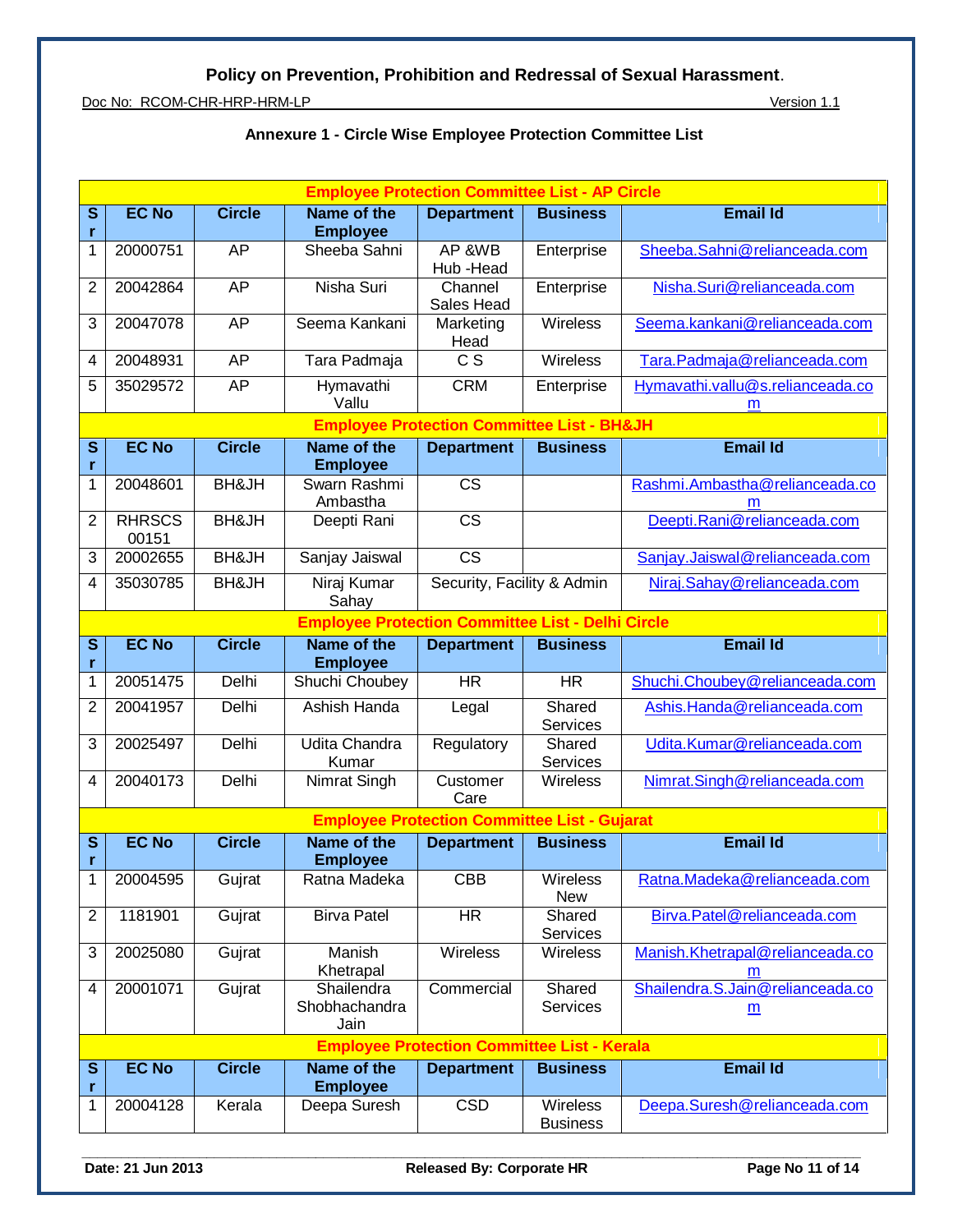Doc No: RCOM-CHR-HRP-HRM-LP Version 1.1

| $\overline{2}$          | 35011757                                                                                                                                                         | Kerala            | Elima Abraham                                                             | <b>HR</b>                                       |                     | Elima.Abraham@relianceada.com              |  |  |
|-------------------------|------------------------------------------------------------------------------------------------------------------------------------------------------------------|-------------------|---------------------------------------------------------------------------|-------------------------------------------------|---------------------|--------------------------------------------|--|--|
| 3                       | 20006260                                                                                                                                                         | Kerala            | Manoj Madhav                                                              | <b>Sales</b>                                    |                     | Manoj.Madhav@relianceada.com               |  |  |
| 4                       | 20032245                                                                                                                                                         | Kerala            | <b>K</b> Prashant                                                         | <b>HR</b>                                       |                     | Prashanth.K.Kumar@relianceada.c            |  |  |
|                         | Kumar<br>om                                                                                                                                                      |                   |                                                                           |                                                 |                     |                                            |  |  |
| $\mathbf{s}$            | <b>Employee Protection Committee List - Karnataka</b><br><b>EC No</b><br><b>Circle</b><br><b>Email Id</b><br>Name of the<br><b>Department</b><br><b>Business</b> |                   |                                                                           |                                                 |                     |                                            |  |  |
| r                       |                                                                                                                                                                  |                   | <b>Employee</b>                                                           |                                                 |                     |                                            |  |  |
| $\mathbf{1}$            | 20042617                                                                                                                                                         | Karnataka         | <b>Amita Shetty</b>                                                       | <b>CS</b>                                       | <b>Wireless</b>     | Amita.Shetty@relianceada.com               |  |  |
| $\overline{2}$          | 20047483                                                                                                                                                         | Karnataka         | Meenakshee<br>Soman                                                       | <b>Sales</b>                                    | Wireless            | Meenakshee.Soman@relianceada.<br>com       |  |  |
| $\overline{3}$          | 20048678                                                                                                                                                         | Karnataka         | Chhavi<br>Kankhedia                                                       | Marketing                                       | Wireless            | Chhavi.Kankhedia@relianceada.co<br>m       |  |  |
| 4                       | 20006002                                                                                                                                                         | Karnataka         | R Narayanan                                                               | <b>CS</b>                                       | India<br>Enterprise | R.Narayanan@relianceada.com                |  |  |
|                         |                                                                                                                                                                  |                   | <b>Employee Protection Committee List - MP &amp;CG</b>                    |                                                 |                     |                                            |  |  |
| $\overline{\mathbf{s}}$ | <b>EC No</b>                                                                                                                                                     | <b>Circle</b>     | <b>Name of the</b>                                                        | <b>Department</b>                               | <b>Business</b>     | <b>Email Id</b>                            |  |  |
| r<br>1                  | 20052105                                                                                                                                                         | <b>MPCG</b>       | <b>Employee</b><br>Jahnavi Khatri                                         | <b>GSM</b>                                      | Wireless            | Janhavi.Khatri@relianceada.com             |  |  |
|                         |                                                                                                                                                                  |                   |                                                                           | Marketing                                       |                     |                                            |  |  |
| $\overline{2}$          | 20028244                                                                                                                                                         | <b>MPCG</b>       | Pradeep Kumar                                                             | HR                                              | Common              | Pradeep.Mohantty@relianceada.co            |  |  |
| 3                       | 20002755                                                                                                                                                         | <b>MPCG</b>       | Mohanty<br>Ranjeet K                                                      | Commercial                                      | Services<br>Common  | m<br>Ranjeet.K.Gurtoo@relianceada.co       |  |  |
|                         |                                                                                                                                                                  |                   | Gurtoo                                                                    |                                                 | Services            | m                                          |  |  |
| 4                       | 20034034                                                                                                                                                         | <b>MPCG</b>       | Nandita Mishra                                                            | Customer<br><b>Services</b>                     | Wireless            | Nandita.Mishra@relianceada.com             |  |  |
|                         | <b>Employee Protection Committee List - MH&amp;GOA</b>                                                                                                           |                   |                                                                           |                                                 |                     |                                            |  |  |
|                         |                                                                                                                                                                  |                   |                                                                           |                                                 |                     |                                            |  |  |
| $\overline{\mathbf{s}}$ | <b>EC No</b>                                                                                                                                                     | <b>Circle</b>     | Name of the                                                               | <b>Department</b>                               | <b>Business</b>     | <b>Email Id</b>                            |  |  |
| r<br>1                  | 20048665                                                                                                                                                         | MH&               | <b>Employee</b><br>Varsha                                                 | $\overline{\text{CSO}}$                         | <b>Wireless</b>     | Varsha.Kothawle@relianceada.com            |  |  |
| $\overline{2}$          | 20049817                                                                                                                                                         | GOA<br>MH&        | Kothawale<br>Sanjay Bhutani                                               | Enterprise                                      | Enterprise          | Sanjay.Bhutani@relianceada.com             |  |  |
| 3                       | 20051882                                                                                                                                                         | <b>GOA</b><br>MH& | Ranjit Sodhi                                                              | Wireless                                        | <b>Wireless</b>     | Ranjit.Sodhi@relianceada.com               |  |  |
| 4                       | 20049147                                                                                                                                                         | GOA<br>MH&        | Shantanu                                                                  | <b>HR</b>                                       |                     | Shantanu. Bhattacharya@reliancea<br>da.com |  |  |
|                         |                                                                                                                                                                  | GOA               | Bhattacharya<br><b>Employee Protection Committee List - Mumbai Circle</b> |                                                 |                     |                                            |  |  |
| S<br>r                  | <b>EC No</b>                                                                                                                                                     | <b>Circle</b>     | Name of the<br><b>Employee</b>                                            | <b>Department</b>                               | <b>Business</b>     | <b>Email Id</b>                            |  |  |
| 1                       | 20042944                                                                                                                                                         | Mumbai            | Farzeen Khan                                                              | <b>HR</b>                                       | Shared<br>Service   | Farzeen.Khan@relianceada.com               |  |  |
| $\overline{2}$          | 20048130                                                                                                                                                         | Mumbai            | Shalini Shori                                                             | Sales                                           | Enterprise          | Shalini.Shori@relianceada.com              |  |  |
| 3                       | 20000729                                                                                                                                                         | Mumbai            | Arjun Verma                                                               | Commercial                                      | Shared<br>Service   | Arjun.Verma@relianceada.com                |  |  |
| 4                       | 20046475                                                                                                                                                         | Mumbai            | Pankaj Sootha                                                             | $\overline{\text{CS}}$                          | Wireless            | Pankaj.Sootha@relianceada.com              |  |  |
|                         |                                                                                                                                                                  |                   |                                                                           | <b>Employee Protection Committee List - NHQ</b> |                     |                                            |  |  |
| ${\bf S}$               | <b>EC No</b>                                                                                                                                                     | <b>Circle</b>     | Name of the                                                               | <b>Department</b>                               | <b>Business</b>     | <b>Email Id</b>                            |  |  |
| r<br>1                  | 20040352                                                                                                                                                         | <b>NHQ</b>        | <b>Employee</b>                                                           | <b>RTS</b>                                      | <b>RTS</b>          | Alpna.Doshi@relianceada.com                |  |  |
| 2                       | 20030960                                                                                                                                                         | <b>NHQ</b>        | Alpna Doshi<br>Arup Gupta                                                 | Corporate-<br><b>HR</b>                         | Human<br>Resources  | Arup.Gupta@relianceada.com                 |  |  |

**Date: 21 Jun 2013** Released By: Corporate HR Page No 12 of 14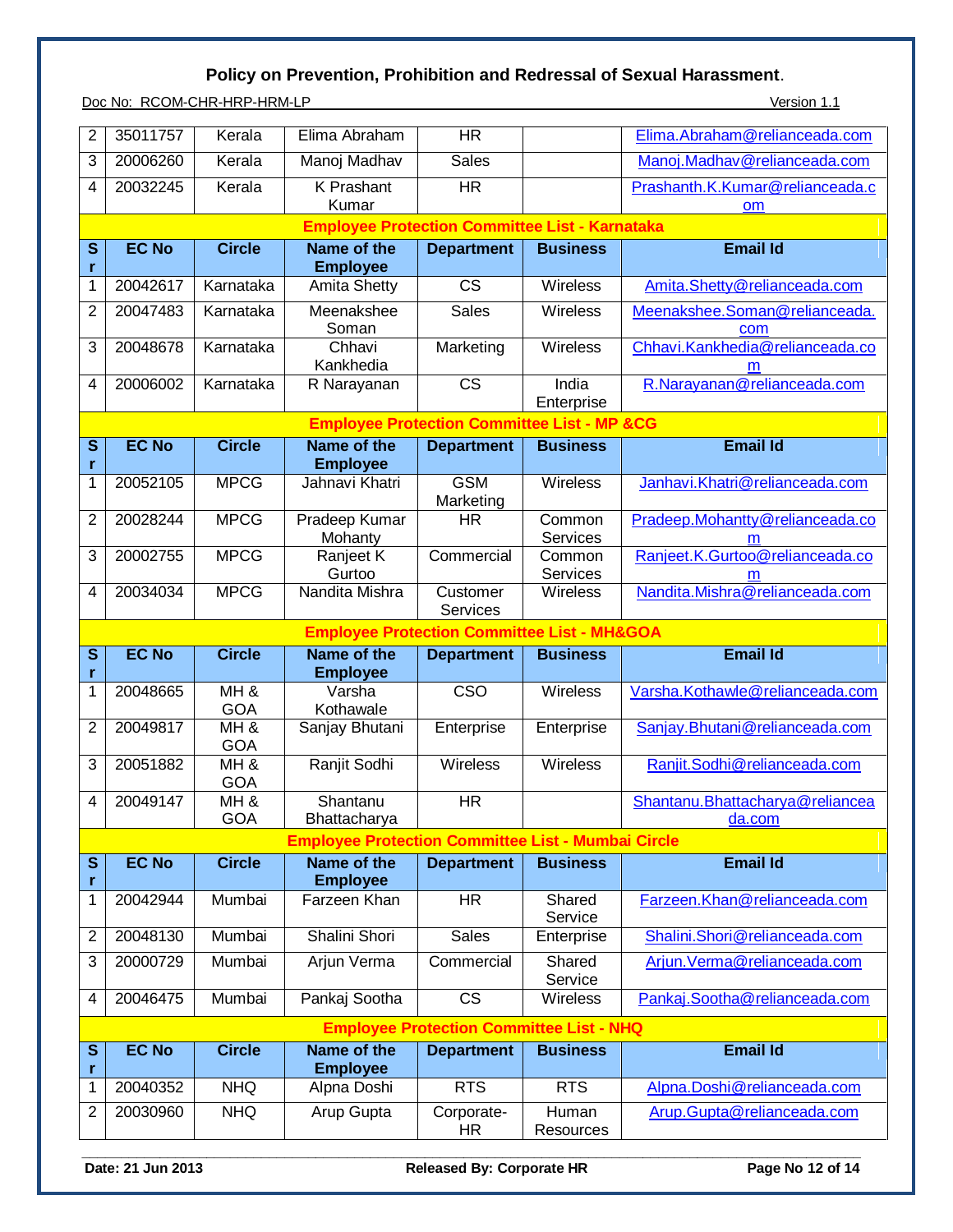Doc No: RCOM-CHR-HRP-HRM-LP Version 1.1

| 3                       | 20004802                                              | <b>NHQ</b>            | Anjali Shende                                             | <b>Business</b><br>Commercial                    | Shared<br>Services              | Anjali.Shende@relianceada.com                                        |  |  |
|-------------------------|-------------------------------------------------------|-----------------------|-----------------------------------------------------------|--------------------------------------------------|---------------------------------|----------------------------------------------------------------------|--|--|
| 4                       | 20005325                                              | <b>NHQ</b>            | Yogita<br>Ajgaonkar                                       | <b>Sales</b>                                     | Global                          | Yogita.Ajgaonkar@relianceada.com                                     |  |  |
| 5                       | 20039570                                              | <b>NHQ</b>            | <b>Grace Thomas</b>                                       | <b>Direct</b><br><b>Taxation</b>                 | Shared<br>Services              | Grace.Thomas@relianceada.com                                         |  |  |
| 6                       | 20003425                                              | <b>NHQ</b>            | Vaishali Singh                                            | Corporate-<br><b>HR</b>                          | Human<br>Resources              | Vaishali.Singh@relianceada.com                                       |  |  |
|                         |                                                       |                       |                                                           | <b>Employee Protection Committee List - NESA</b> |                                 |                                                                      |  |  |
| $\mathbf s$<br>r        | E. Code                                               | <b>Circle</b>         | Name of the<br><b>Employee</b>                            | <b>Department</b>                                | <b>Business</b>                 | <b>Email Id</b>                                                      |  |  |
| 1                       | 20043502                                              | <b>NESA</b>           | Sunita D<br><b>Borthakur</b>                              | $\overline{\text{CS}}$                           | Wireless                        | Sunita.D.Borthakur@relianceada.co<br>m                               |  |  |
| $\overline{2}$          | 20016479                                              | <b>NESA</b>           | Rajib Dutta                                               | S&D                                              | Wireless                        | Rajib.Dutta@relianceada.com                                          |  |  |
| 3                       | 20051457                                              | <b>NESA</b>           | Deepanjal<br>Konwar                                       | <b>HR</b>                                        | <b>Human</b><br>Resource        | Deepanjal.Konwar@relianceada.co<br>m                                 |  |  |
| 4                       | 20038036                                              | <b>NESA</b>           | <b>Barnali Sharma</b>                                     | $\overline{\text{CS}}$                           | Wireless                        | Barnali.Sharma@relianceada.com                                       |  |  |
|                         |                                                       |                       | <b>Employee Protection Committee List - Odisha Circle</b> |                                                  |                                 |                                                                      |  |  |
| $\overline{\mathbf{s}}$ | <b>EC No</b>                                          | <b>Circle</b>         | <b>Name of the</b>                                        | <b>Department</b>                                | <b>Business</b>                 | <b>Email Id</b>                                                      |  |  |
| r                       |                                                       |                       | <b>Employee</b>                                           |                                                  |                                 |                                                                      |  |  |
| 1                       | 20052088                                              | Odisha                | Susmita<br>Mahapatra                                      | $\overline{\text{CS}}$                           | Wireless                        | Susmita.mahapatra@relianceada.c<br>om                                |  |  |
| $\overline{2}$          | 35032467                                              | Odisha                | Sangita Panda                                             | $\overline{\text{CS}}$                           | <b>Wireless</b>                 | Sangita.panda@relianceada.com                                        |  |  |
| 3                       | 20051887                                              | Odisha                | Priyanka<br>Namtoar                                       | Postpadi                                         | Wireless                        | Priyanka.Namtoar@relianceada.co<br>m                                 |  |  |
| 4                       | 20049520                                              | Odisha                | Ranjeet<br>Mohanty                                        | Legal                                            | Common<br>Services              | Ranjeet.Mohanty@relianceada.com                                      |  |  |
| 5                       | 20051519                                              | Odisha                | Sanjib Mishra                                             | <b>HR</b>                                        | Common<br>Services              | Sanjib.mishra@relianceada.com                                        |  |  |
| 6                       | 27866665                                              | Odisha                | Sonali Ray                                                | <b>HR</b>                                        | <b>RHRS</b>                     | Sonali.Ray@relianceada.com                                           |  |  |
|                         |                                                       |                       |                                                           |                                                  |                                 | Employee Protection Committee List - Punjab, Haryana & Jammu Kashmir |  |  |
| $\mathbf s$<br>r        | <b>EC No</b>                                          | <b>Circle</b>         | Name of the<br><b>Employee</b>                            | <b>Department</b>                                | <b>Business</b>                 | <b>Email Id</b>                                                      |  |  |
| $\overline{1}$          | 20035645                                              | Upper                 | Monika Bajpai                                             | <b>HR</b>                                        | Corporate                       | Monika.Bajpai@relianceada.com                                        |  |  |
| $\overline{2}$          | 20051618                                              | <b>North</b><br>Upper | Manmeet                                                   | <b>CS</b>                                        | <b>Staff Group</b><br>Wireless  | Sandhu.Manmeet@relianceada.co                                        |  |  |
|                         |                                                       | North                 | Sandhu                                                    |                                                  |                                 | m                                                                    |  |  |
| 3                       | 20032595                                              | Upper<br>North        | Rajni Bedi                                                | <b>HR</b>                                        | Corporate<br><b>Staff Group</b> | Rajni.Bedi@relianceada.com                                           |  |  |
| 4                       | 20041851                                              | Upper<br>North        | Sami Butt                                                 | <b>Circle Office</b>                             | Wireless                        | Sami.Butt@relianceada.com                                            |  |  |
| 5                       | 20039922                                              | Upper<br>North        | Garry Rana                                                | Legal                                            | Commercia                       | Garry.Rana@relianceada.com                                           |  |  |
|                         | <b>Employee Protection Committee List - Rajasthan</b> |                       |                                                           |                                                  |                                 |                                                                      |  |  |
| ${\mathbb S}$<br>r      | <b>EC No</b>                                          | <b>Circle</b>         | Name of the<br><b>Employee</b>                            | <b>Department</b>                                | <b>Business</b>                 | <b>Email Id</b>                                                      |  |  |
| 1                       | 20051556                                              | Rajasthan             | Vandana<br>Kharbanda                                      | <b>HR</b>                                        | Human<br>Resource               | Vandana.Kharbanda@relianceada.                                       |  |  |
| 2                       | 20050936                                              | Rajasthan             | Michelle Robin                                            | $\overline{\text{CS}}$                           | Wireless<br><b>New</b>          | com<br>Michelle.Robin@relianceada.com                                |  |  |
| 3                       | 20008739                                              | Rajasthan             | Shailesh<br>Thakur                                        | Network                                          | <b>Network</b>                  | Shailesh.Thakur@relianceada.com                                      |  |  |

Date: 21 Jun 2013 Released By: Corporate HR Page No 13 of 14